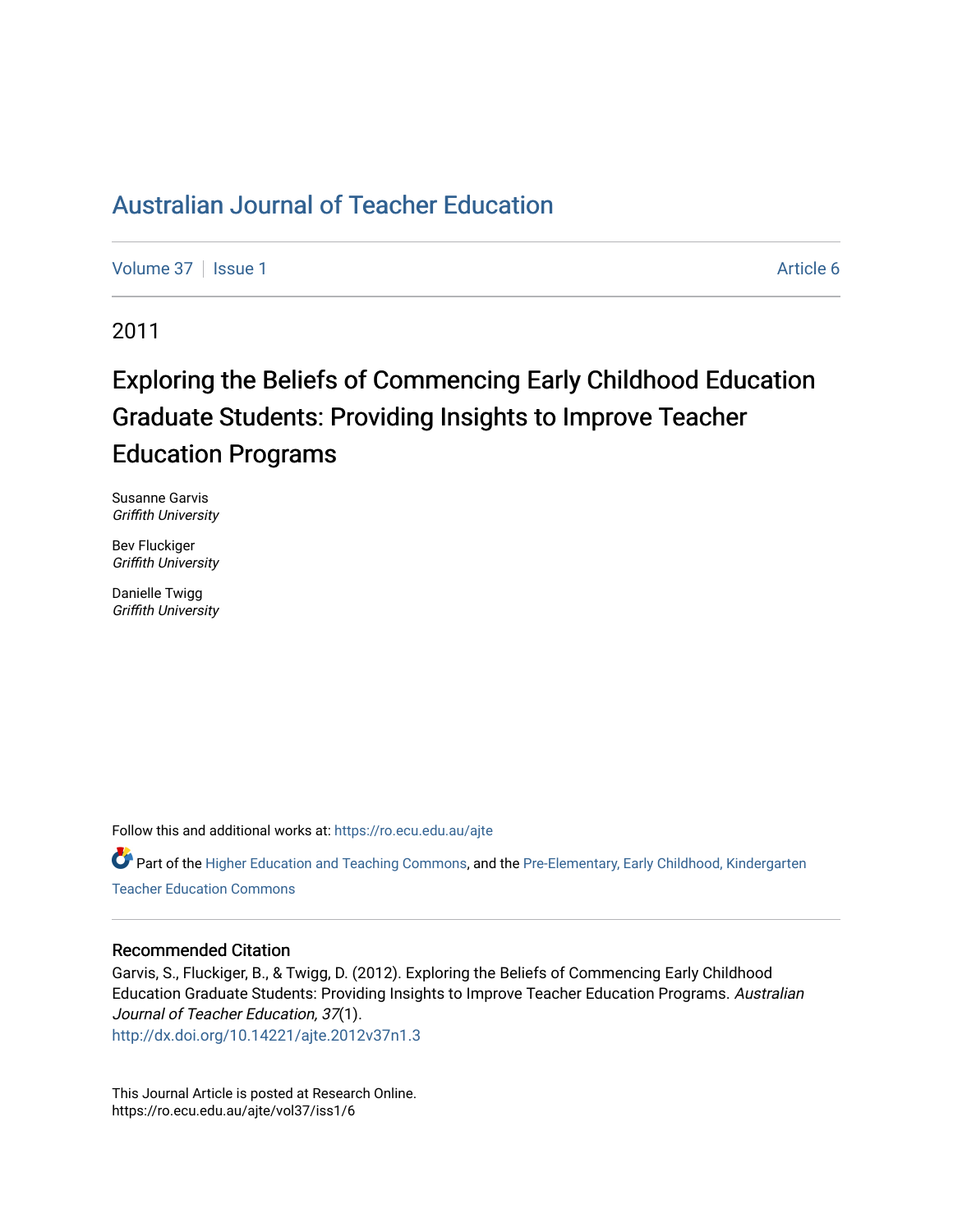# **Exploring the Beliefs of Commencing Early Childhood Education Graduate Students: Providing Insights to Improve Teacher Education Programs**

Susanne Garvis Beverley Fluckiger Danielle Twigg Griffith University

*Abstract: In response to the increased demand for qualified early childhood educators in Queensland, many universities are being challenged to tailor make programs and identify innovative practices that support individuals interested in pursuing such a teaching qualification. Although research indicates that beliefs and perceptions are an important influence on pre-service teacher success in teacher education programs as well as in the workforce, little is known about those of students as they enter early childhood education programs. This study focuses on the beliefs and perceptions that students bring to a Graduate Diploma in Early Childhood Education (GDipECE) being offered at Griffith University in Queensland, Australia. This snapshot provides key messages for teacher educators interested in improving the quality of teaching and learning.* 

# **Introduction**

Beliefs are an important foundation for early childhood educators. The way they engage with their work is dependent on a strong understanding of what an early childhood educator is. Although research (Tschannen-Moran & Woolfolk Hoy, 2001) suggests that beliefs and perceptions are an important influence on pre-service teacher success in teacher education programs as well as in the workforce, little is known about those of students entering early childhood pre-service teacher programs. This study focuses on the beliefs and perceptions that students bring to a graduate Early Childhood Education program being offered at Griffith University in Queensland, Australia. The program is designed for students with a non-education undergraduate Bachelor degree interested in a career in early childhood education. The beliefs provide a snapshot of initial beliefs about the construct of 'early childhood teacher'. An understanding of these beliefs can be used to shape future planning in teacher education.

#### **Literature Overview**  *Teacher Beliefs: Theoretical context*

Research indicates that teachers' practices are associated with their beliefs (Bandura, 2006; Charlesworth, Hart, Burts & Hernandez, 1991) and that new information encountered by teachers is filtered through their existing beliefs (Kagan, 1992). Teacher beliefs in turn have been claimed to contribute to job satisfaction (Caprara, Barbaranelli, Borgogni & Steca, 2003); commitment to teaching (Coladarci, 1992); level of planning and organisation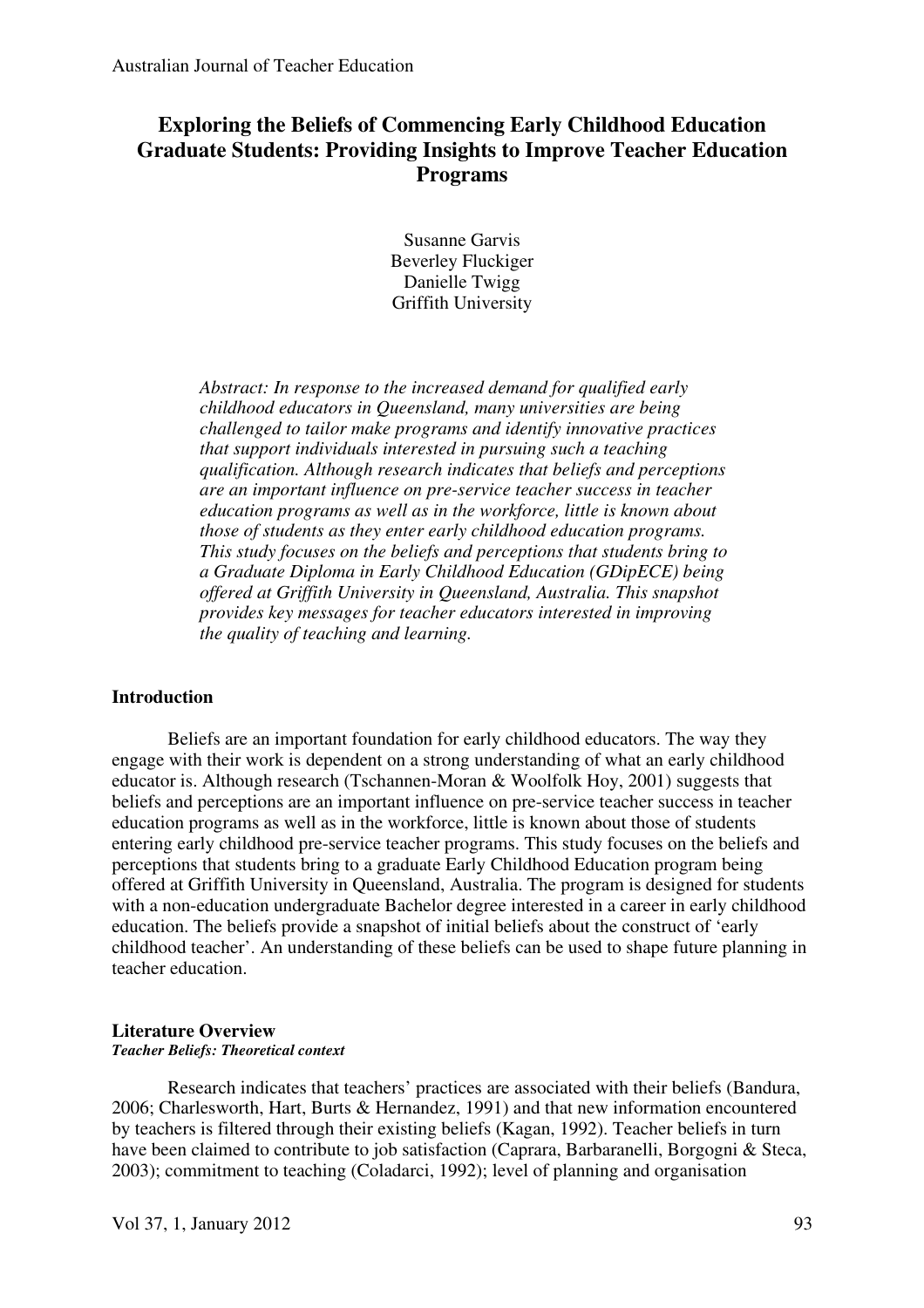(Allinder, 1994); the search for new teaching formulae; and the use of innovative teaching methods (Ghaith & Yaghi, 1997; Wertheim & Leyser, 2002). Therefore, research on the beliefs of pre-service teachers in relation to early childhood practices can inform pre-service teacher education and perhaps ensure that graduates develop the confidence, skills and knowledge that will best fulfil their future role as educators of young children.

In support of a cultural self-identity formation conceptualisation, Aldemir and Sezer (2009) argue that pre-service identity and teacher beliefs are formed through their upbringing, culture and life experience and include memories of their past teachers. Unlike other professions, everyone has experience in schooling to draw on (Lortie, 1975) and it is the nurturing and caring dimensions of past teachers that are often remembered best and considered the most important quality of teachers. Past or current work experience with children then helps pre-service teachers confirm and extend their existing beliefs. These preconceived beliefs about teaching filter the knowledge and colour the changes experienced during teacher education, informing their philosophy of teaching (Çelikten, 2006). Thus preconceived beliefs may be carried on into professional careers unless pre-service teachers are made aware of, reflect on, and confront and challenge their beliefs.

Problems with teacher education have also been noted in the literature. Noble and Macfarlane (2007) claimed that many early childhood teacher-education programs perpetuate highly romanticised images of early childhood teaching. If pre-service teachers' romanticised beliefs of early childhood teaching are reinforced rather than challenged, then they will inform teachers' behaviour and practice in the classroom (Sumsion, 2003). Of great concern, is that romanticised beliefs lead to unrealistic expectations of teachers operating in a global world with diverse cultural communities. These unrealistic expectations are likely to influence negative perceptions of self-efficacy and lead to burnout (Noble & Macfarlane, 2007).

Pedagogical beliefs, (for example about what learning is, and a teacher's role in assisting it) underpin a personal pedagogical paradigm (Geoghegan, Geoghegan, O'Neill & White, 2004). The personal pedagogical paradigm is seen as a continuum that spans a teacher's pre-service and in-service years responding to, or effected by, accumulating experiences and knowledge (Zanting, Verloop & Vermunt, 2001). When beliefs are confronted by changing realizations and new realities (Gordon & Debus, 2002) the paradigm may be shifted, modified and even transformed.

Along with pedagogical beliefs, pre-service teachers' beliefs about their own capabilities are important to study as research has found that positive beliefs about their capability (self-efficacy) can play an important mediating role between knowledge, skills and actions as a teacher (Bandura, 1997). Beginning teachers with high level self-efficacy are more willing to pursue challenging goals, have greater perseverance and are more resilient in adverse situations (Bandura, 1997; Main & Hammond, 2008). Students who hold exaggerated expectations about their own success as teachers may devalue the need for professional preparation and may experience a severe reality shock (Weinstein, 1989) when they undertake professional practice. It is important therefore to ensure that, within pre-service education experiences, unrealistic expectations are addressed in such a way that a strong and realistic sense of self-efficacy is preserved.

# *Relational Beliefs*

Previous research suggests pre-service teachers' beliefs about what constitutes an effective teacher highlight a strong emphasis on relational characteristics (Bauml, 2009; Fajet et al., 2005). Relational traits are consistently identified by pre-service teachers as characteristics of overall good teaching (Weinstein, 1989; Yoder, Shaw, Siyakwazi, & Yli-Renko, 1993) and appear to be influenced by prior experiences "working with children, the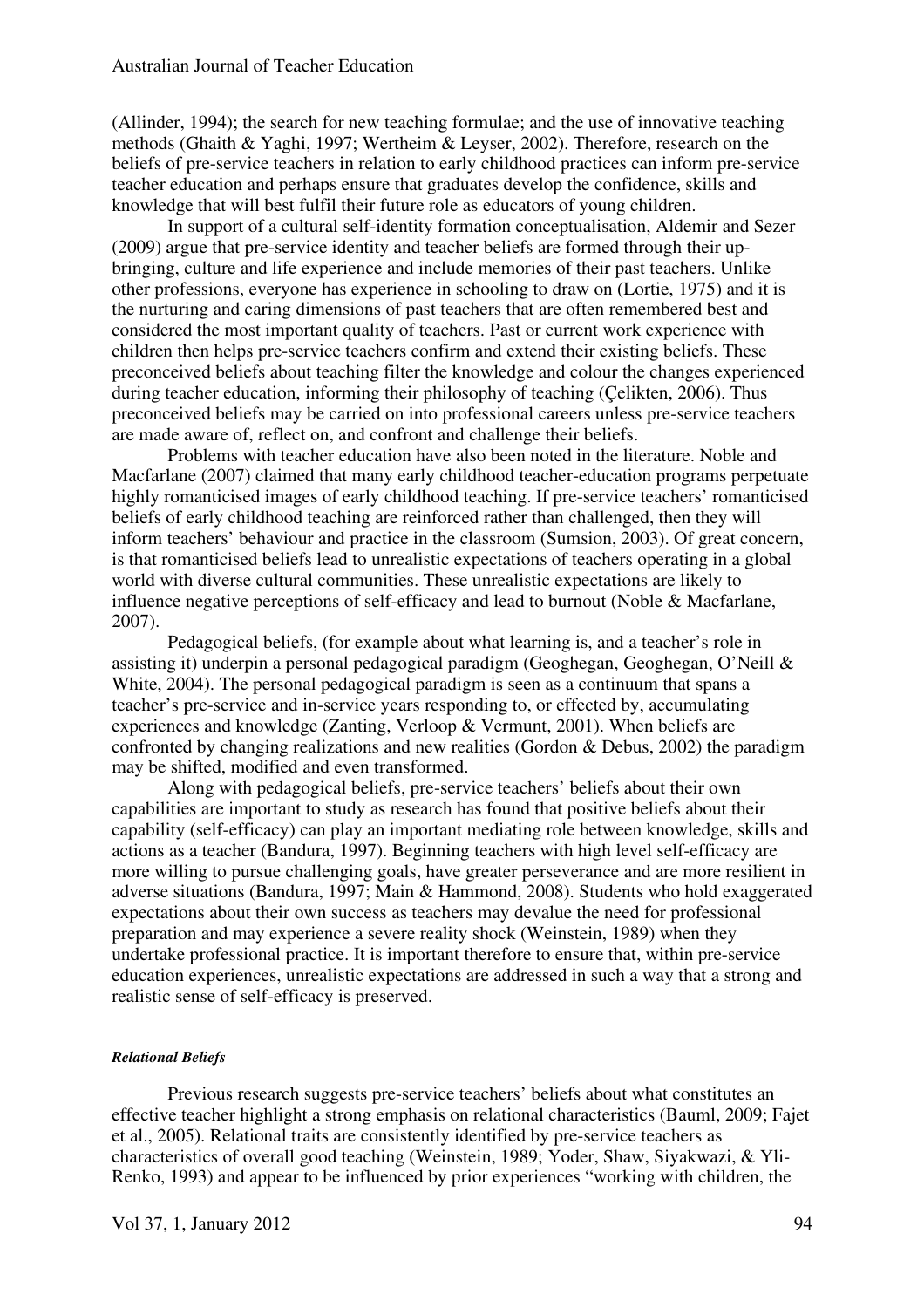university's teacher education program curriculum and/or the course content presented by their instructors" (Bauml, 2009, p.907).

Too strong a focus on the relational aspects of teaching has been identified as a possible cause for concern. Pre-service teachers expressing such views may seem simplistic and overly optimistic (Fajet et al., 2005; Goldstein & Lake, 2000). Fajet et al. (2005) suggest education students who favour relational aspects of teaching may undervalue the importance of pedagogical and subject matter. The development of what are seen as naive views may be attributed to watching their own teachers from an early age which Lortie (1975) calls an 'apprenticeship of observation'. Observation of personal teachers develops folk theories about what it takes to be a teacher (Doolittle, Dodds, & Placek, 1993). Holt-Reynolds (1992) found that students still tend to accept their own schooling experiences as prototypical and generalisable even towards the teaching profession.

#### *Beliefs about Effective Teachers*

Many studies have explored pre-service teachers' conceptions of effective teacher characteristics in early childhood education (Lin, Hazareesingh, Taylor, Gorrell & Carlson, 2001; Skamp, 1995; Skamp & Mueller, 2001; Yoder, Shaw, Siyakwazi, & Yli-renko, 1993). These studies suggest they identify interpersonal skills and strong management as descriptors of effective teachers. Hammerness et al. (2005, p.369) further notes that pre-service teachers' beliefs and understandings about teaching and learning vary widely where beliefs are "more nuanced - and extend across a wider range of possibilities -than many people had imagined". As yet, little is known about the wide range of beliefs early childhood-pre-service teachers hold and how this might influence their practice as an early childhood educator.

Some researchers argue that beliefs about teaching are based on limited understanding and experience. Cole and Knowles (1993) point out that preconceptions were formed based on limited experience and understanding of the realities of teaching, and as a result, are disconnected from the actual realities of classroom practice. Pre-service teachers are only beginning to formulate the wisdom of practice (Shulman, 1986) that would enable them to create the complex and nuanced processes that characterise effective teachers.

According to Hammerness et al., (2005), careful and strategic planning is needed to scaffold pre-service teachers' beliefs to equip them for early childhood settings. Pre-service teachers are often positioned as being deficit in knowledge of the profession. Bauml's (2009) study disrupts such a negative view of pre-service teachers by showing that they are capable of recognising the nuanced, purposeful role of teacher-child relationships in effective teaching. We suggest that teacher educators must listen to pre-service teachers, "empowering them to recognise complex inner workings of the teaching profession before exiting programs" (2009, p.907). Therefore, research on the beliefs of beginning pre-service teachers in relation to early childhood practices is needed to inform and shape teacher education programs. Further, it may encourage teachers of these programs to examine and model their own implicit theories and make educational beliefs an explicit part of teacher education (Weinstein, 1989).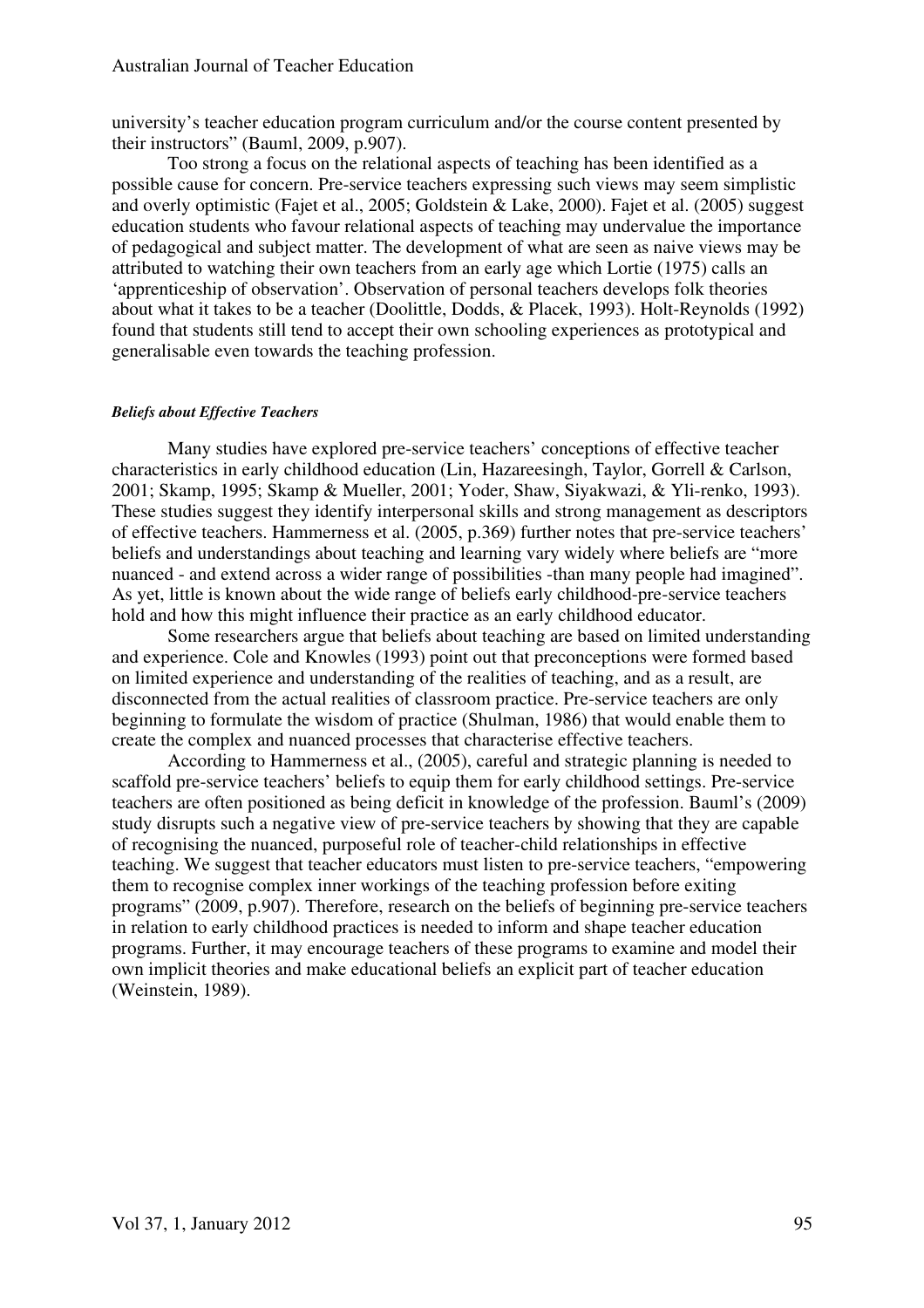# **Focus of Study**

In light of the National Quality Reform Agenda and the focus on early childhood education and care in Australia, it is important to understand the current beliefs of pre-service early childhood educators to best address professional learning needs. The study is designed to identify initial beliefs about the construct of 'early childhood teacher' based on the beliefs of pre-service teachers commencing their teacher education. Such findings are useful for the design of teacher education programs. At the time of the initial data collection, pre-service teachers were in the first three weeks of commencing a Graduate Diploma of Early Childhood Education at Griffith University (Queensland).

# **Method**

#### *Setting*

Participants in the study were enrolled in a Graduate Diploma of Early Childhood Education at Griffith University which is a large, multi-campus regional university located in South East Queensland, Australia. The Graduate Diploma program is delivered to students at two campuses located in large cities (Brisbane and Gold Coast). Twenty-six students were enrolled on the Brisbane campus and 22 students were enrolled on the Gold Coast campus. The program consists of core subjects dedicated to the development of informing discipline knowledge, curriculum studies and practical skills required for early childhood education.

Students undertake two professional experience periods during their study. These occur towards the end of semester one and semester two. In this study, students were in the first week of study and not influenced by practical experience.

#### *Mixed Mode Procedure*

The questionnaire for this study incorporated questions to elicit both quantitative and qualitative data in an attempt to better understand the beliefs and perceptions of commencing pre-service early childhood educators. All students enrolled in the degree were potential participants of the study. During the first weeks of commencing the Graduate Diploma program, pre-service teachers were invited to volunteer to participate in the study and complete the questionnaire.

The first part of the questionnaire consisted of demographic questions to identify the backgrounds of the participants. Basic frequency counts were used to collate data within identified categories.

Qualitative methods of data collection (Miles & Huberman, 1994) were used to explore early childhood pre-service teachers' beliefs towards the early childhood industry and effective teaching. The second part of the questionnaire consisted of a range of open questions designed to elicit students' perceptions and beliefs of early childhood teaching. Questions were designed based on the model of question-answer behaviour explored by Foddy (1993) that provides important principles to ensure answers are interpretable and comparable. These principles, designed to produce valid, reliable respondent information, relate to topic, applicability and perspective (TAP) are outlined below:

- The topic should be properly defined so that each respondent clearly understands what is being talked about.
- The applicability of the question to each respondent should be established: respondents should not be asked information that they do not have.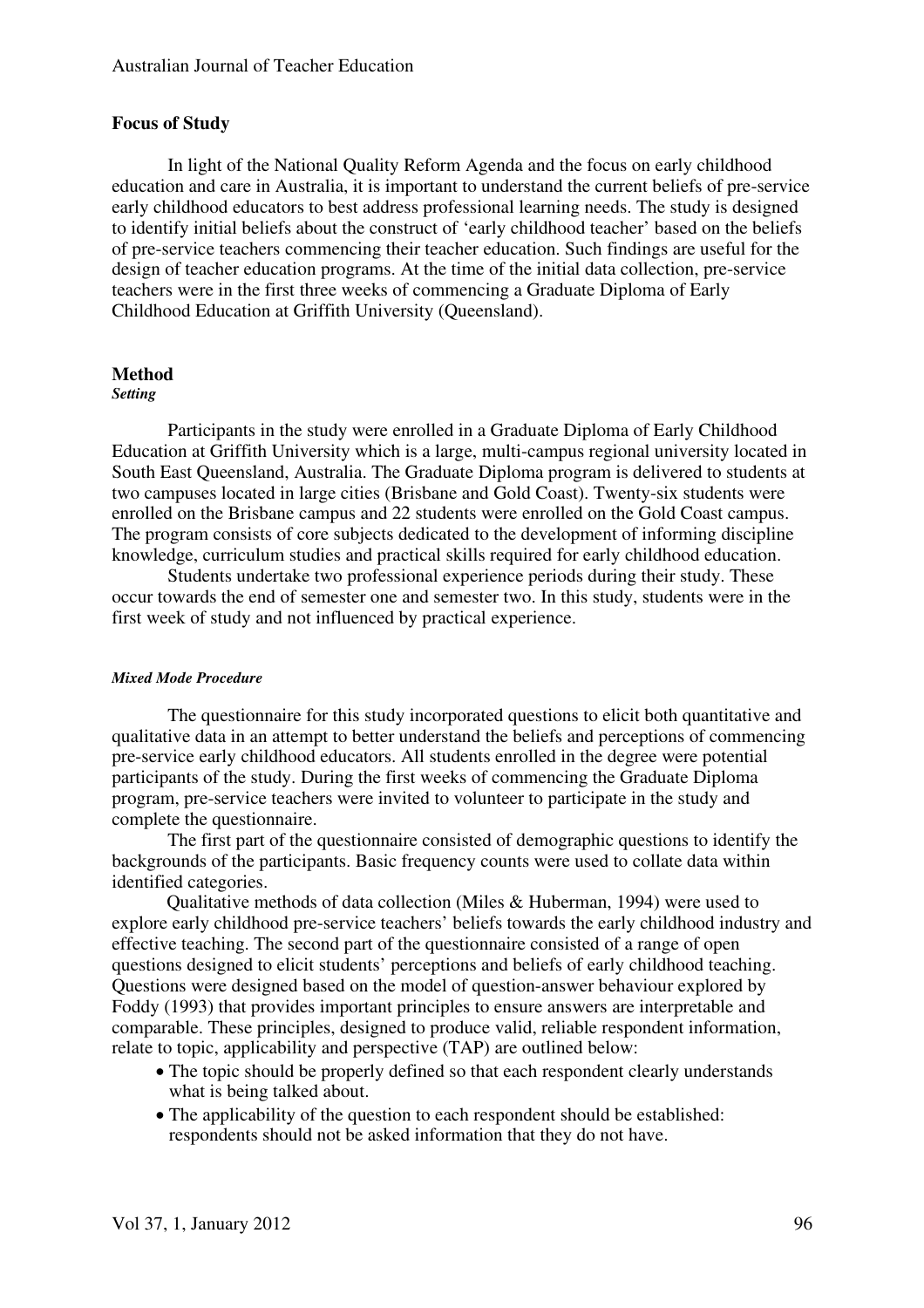• The perspective that respondents should adopt, when answering the question, should be specified so that each respondent gives the same kind of answer (Foddy, 1993, p.193).

The open questions in this section of the questionnaire provided an in-depth understanding of the frames of reference to be identified. Answers provide new understandings of participants' beliefs and perceptions in relation to becoming an early childhood teacher. Examples of questions included:

- Five characteristics of an early childhood teacher?
- Can you describe the benefits of becoming an ECE teacher?
- Can you describe some of the concerns of becoming an ECE teacher?
- What do you believe makes a good teacher for young children?

Data from the questionnaire were analysed using content analysis. This is "a research technique for making replicable and valid inferences from texts (or other meaningful matter) in the contexts of their use" (Krippendorff, 2004, p.18). An adapted version of Cavana, Delahaye and Sekaran's (2001, p.171) 15 stages of content analysis (constant comparative method) was used as a guide to identify key themes and meanings. This process allowed newly identified themes to be compared with previously identified themes to ensure a greater understanding of the phenomenon under investigation.

# *Participants*

Forty-eight students in the program were invited to participate. At campus A: *N*=19 (class of 26, 73% response rate); and at Campus B: *N*=19 (class of 22, 86% response rate). All of the participants were females and citizens of Australia. Participants' ages varied between 20 and 58 years of age. All had completed a diverse range of undergraduate Bachelor degrees that included, for example, arts, business, journalism, commerce, nursing, sociology and psychology.

# **Findings**

Findings revealed information about participants' choice of early childhood education and perceptions of the early childhood industry. Findings helped create the construct of a romanticised view of an early childhood teacher. Each category is presented below, before a discussion and conclusion.

# *Choice of Early Childhood Education*

Participants were asked to comment why they chose to study a Graduate Diploma of Early Childhood Education. For both Campus A and B, working with children appeared a major influence over choices. Perceived working conditions (hours, career, work casually) also emerged as an influence over choice. At Campus B, securing teacher registration was also important to participants. Findings are presented in figure 1 and 2.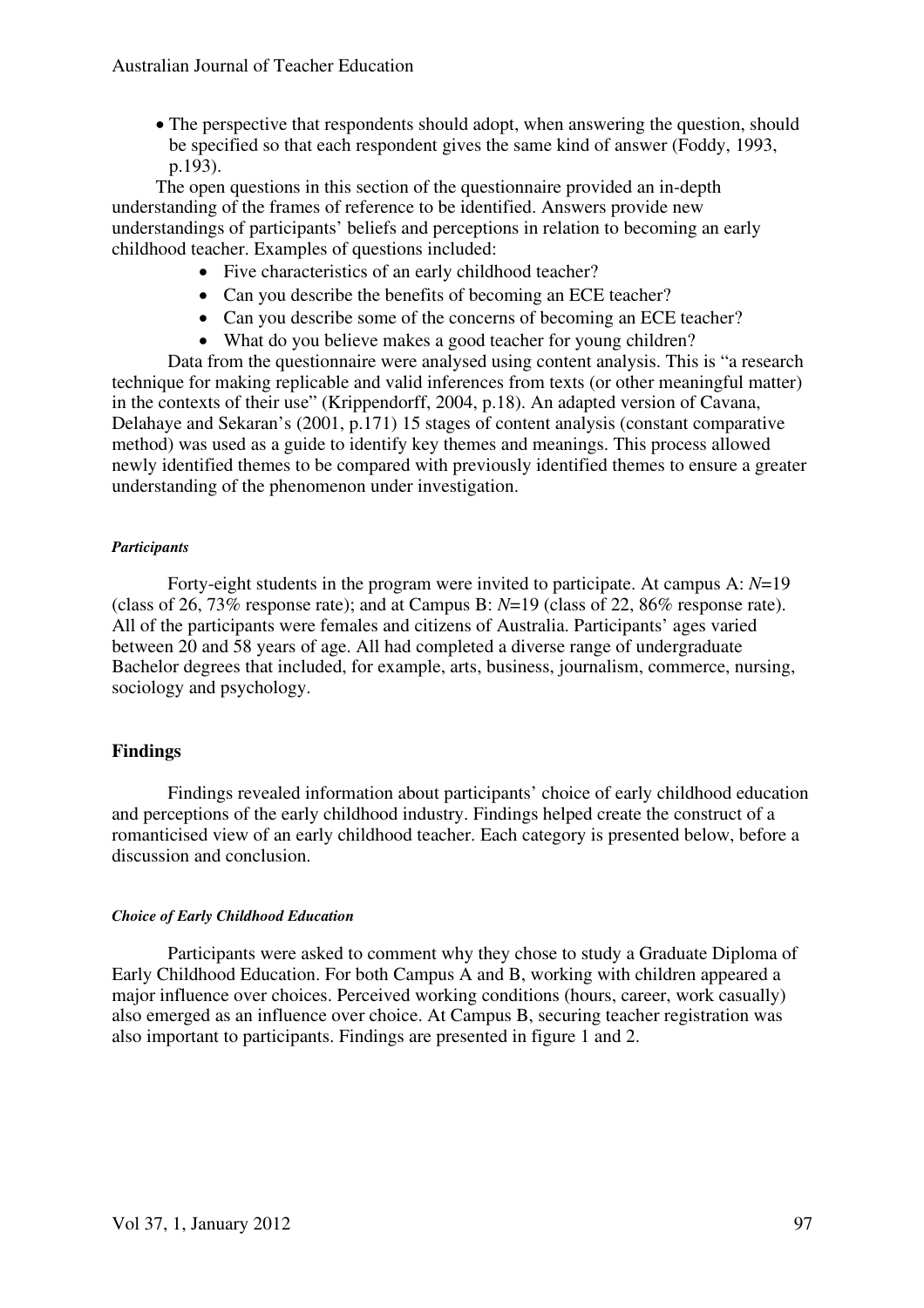

**Figure 1: Campus A Choice for Early Childhood Education** 



**Figure 2: Campus B Choice for Early Childhood Education** 

# *Perceptions of Early Childhood*

Participants were asked to comment on their perceptions of the early childhood industry by commenting on the characteristics of an early childhood teacher and the benefits and concerns related to becoming an early childhood educator. Initial responses at the commencement of their teacher education provided a snapshot of the construction of the cultural (school setting) self identity of the early childhood teacher.

# *Characteristics of an Early Childhood Teacher*

Participants were asked to list five characteristics of an early childhood teacher. In relation to previous studies (see Bauml, 2009; Fajet et al., 2005), the participants in this study identified relational characteristics of effective teachers such as caring, patience and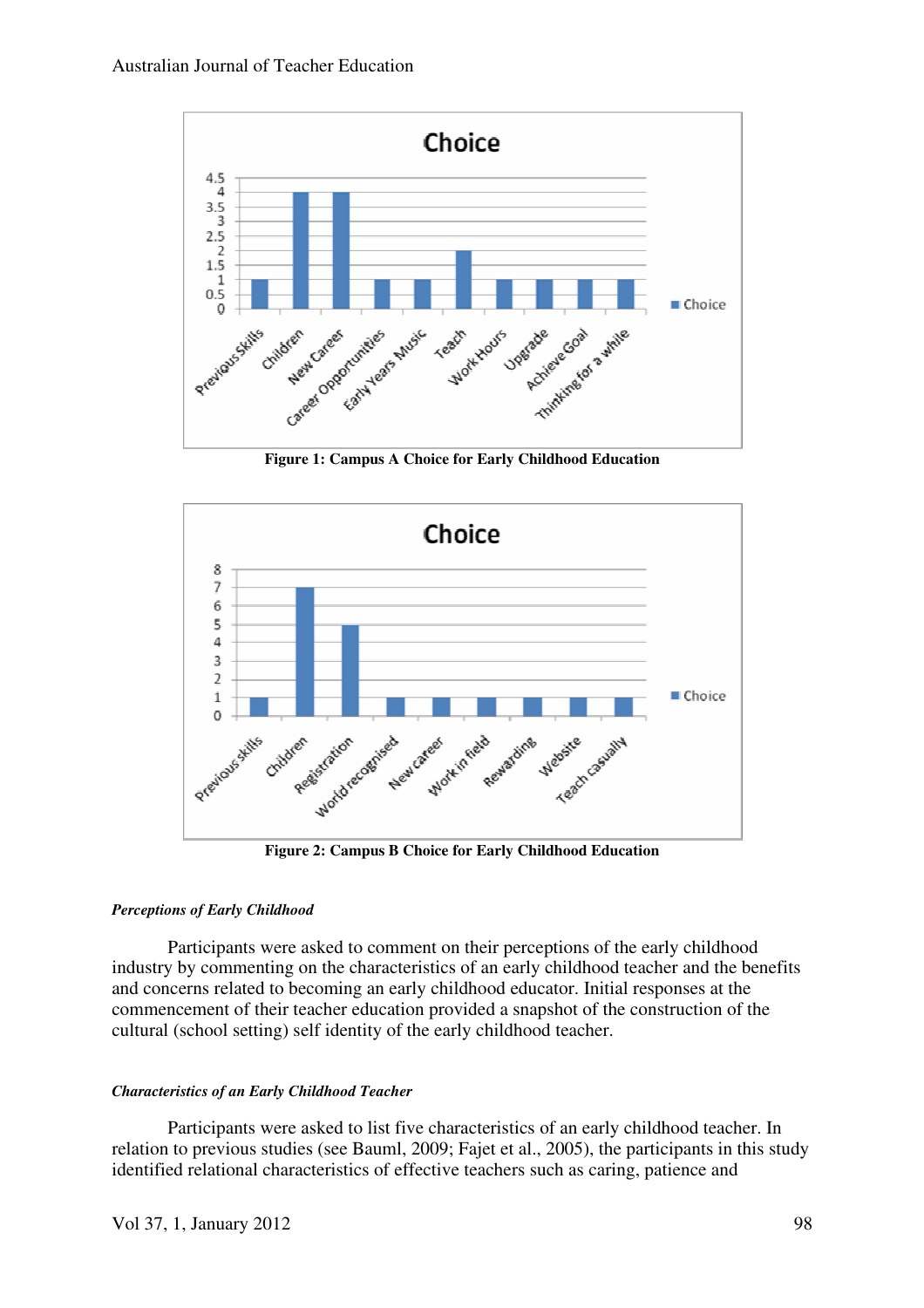# Australian Journal of Teacher Education

encouraging. Similar to Bauml (2009), participants also identified characteristics that influenced children's learning and behaviour. Communication was another identified characteristic. As Ozgun-Koca and Sen (2006) found in their study of pre-service teachers' conceptions of 'good teachers', teacher-student communication was a vital component of the instructional process, leading to cognitive growth. Findings from each of the campuses are presented below in figure 3 and 4.





**Figure 4: Campus B Characteristics of an Early Childhood Teacher**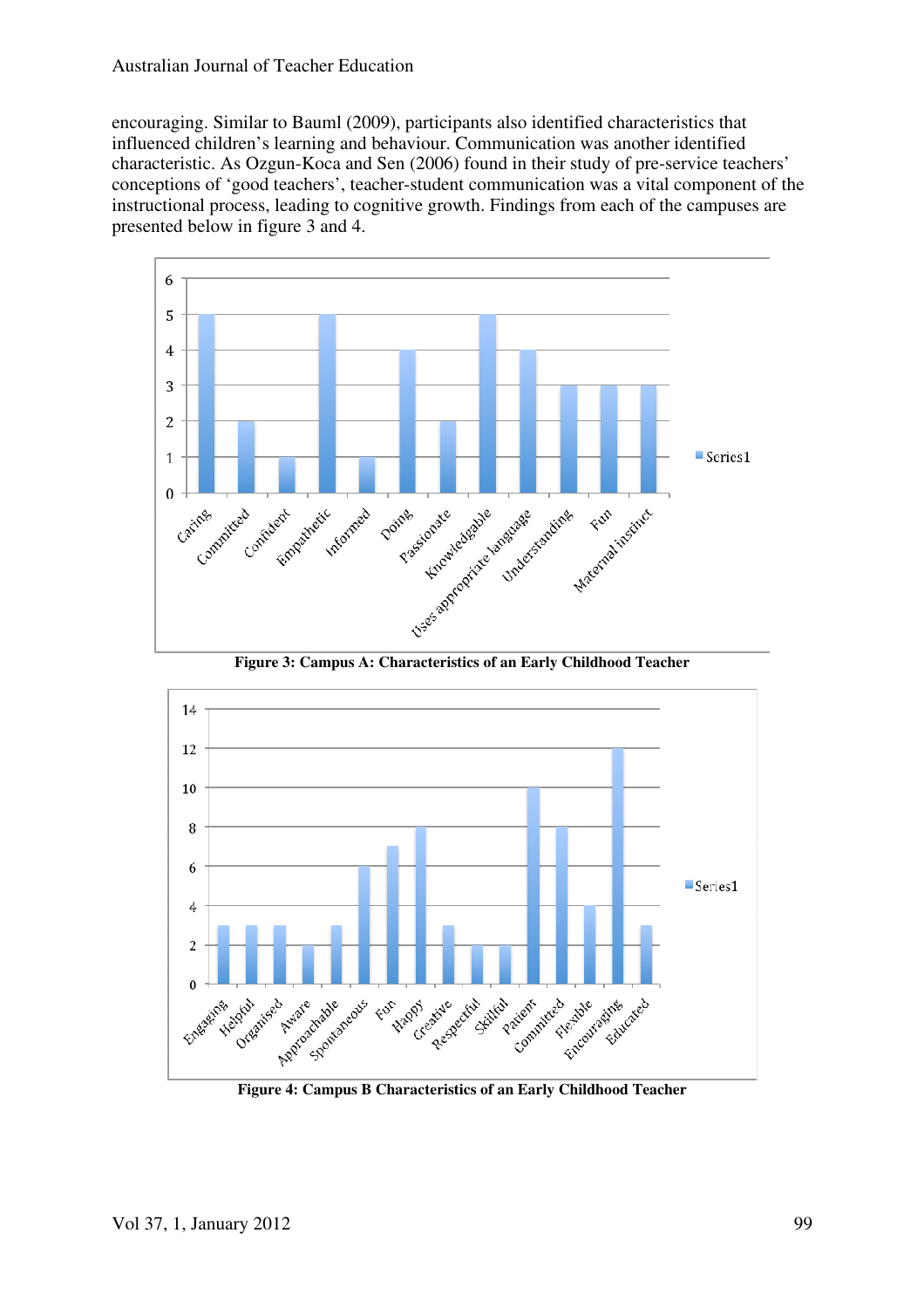# *Benefits of Becoming an Early Childhood Teacher*

Two major themes emerged around the proposed benefits of becoming an early childhood teacher. The first related to the workplace structures involved with becoming an early childhood teacher. Participants considered teaching an enjoyable job, with excellent conditions of career paths, hours, holidays and options for casual work:

*The ability to maintain a career path. (Campus A, Participant 6); Enjoyable work, good work conditions, good students. (Campus A, Participant 16); Enjoyable job, satisfaction in watching children grow, hours, holidays, options for casual work. (Campus B, Participant 6);*and

*Good work hours, love to work with kids and you have holidays off. (Campus B, Participant 14).* 

The second theme to emerge was the opportunity to engage with children. Participants valued the opportunity to take part in a child's learning, with a strong belief they could make a difference in the life of children. Comments included:

*To see the spark in a child's eyes, to hear them laugh and to see them develop and learn new things- to see them achieve the best. (Campus A, Participant 1); The opportunity to provide children with effective learning experiences to grow and excel in all areas of life is a very rewarding and special role. (Campus A, Participant 4);* 

*Hopefully having a chance to make a difference in children's life from a very early age. (Campus A, Participant 14);* 

*Experience with dealing with children in a positive environment. (Campus B, Participant 3);* 

*One gets to be a part of the lives and learning journey of young children, to hopefully make a difference in their lives. (Campus B, Participant 10);* and *Working with small children in a play based environment. (Campus B, Participant 11).* 

# *Concerns of Becoming an Early Childhood Teacher*

Participants also wrote of their concerns related to becoming an early childhood teacher. Three major themes emerged of perceptions about teaching, working with children and finding a job.

Participants discussed negative perceptions around working as an early childhood teacher. Since these pre-service teachers had not yet commenced professional experience in schools, it is not known where negative perceptions about early childhood teachers may have developed but is could be suggested these were based from their own school experience. Comments included:

*Strict guidelines exposed [sic] on teachers when dealing with individual children. Working conditions and environment of school. (Campus B, Participant 3); Working alongside people that do not value the importance of early childhood. (Campus B, Participant 12);* and

*Being undermined as a type of teacher not equivalent to others, other people's misconceptions. (Campus B, Participant 15).* 

Participants also raised concerns about working with children who had learning needs and difficult behaviour:

*Working with children who need extra attention and support, making sure that I provide the best teaching for all students. (Campus A, Participant 3); Difficulty in a child's behaviour, learning abilities, dealing with parent concerns. (Campus B, Participant 18);*and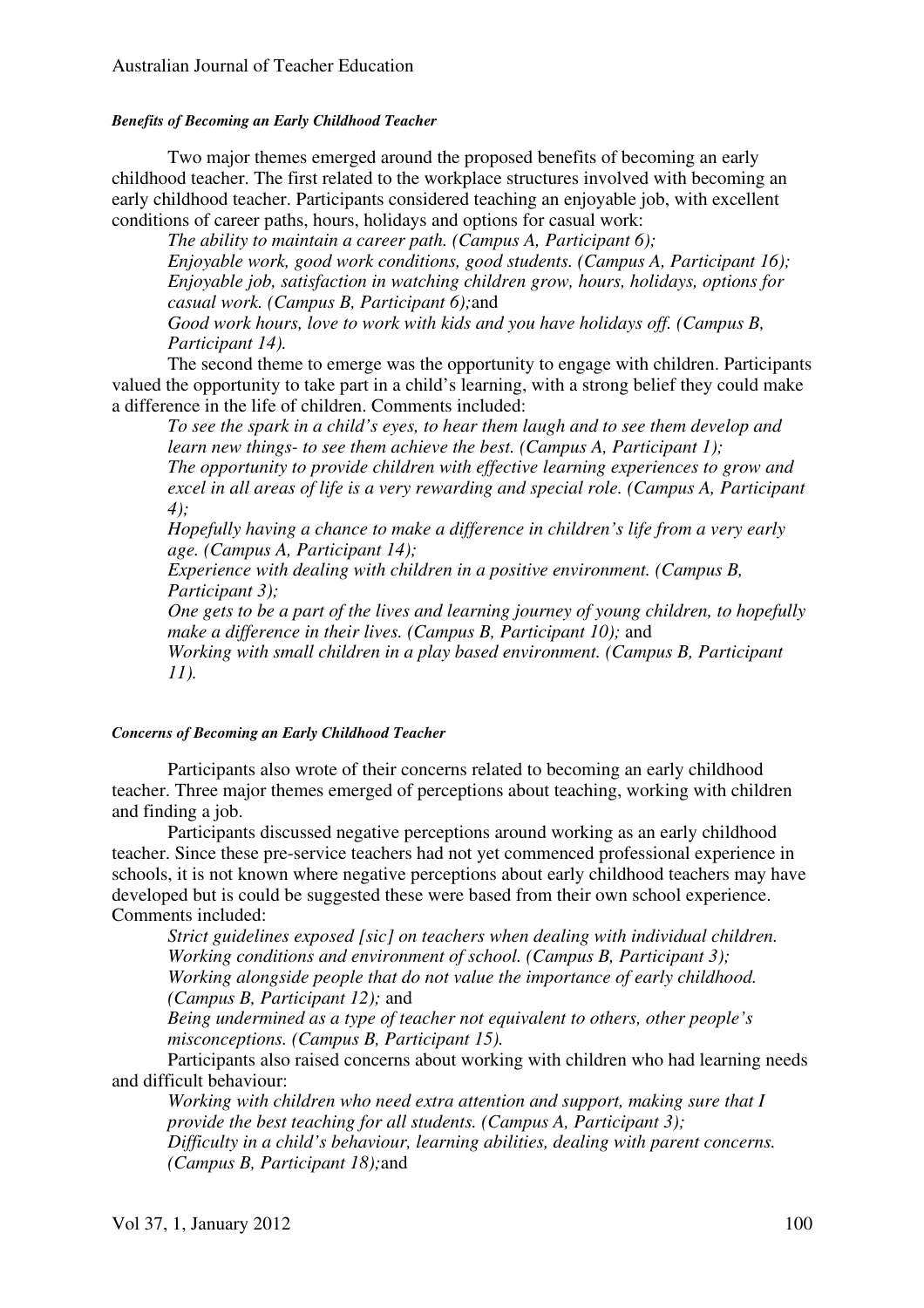*Being able to offer adequate support to families who have English as a second language and those children with disabilities. (Campus B, Participant 19).*  Another theme to emerge surrounded job prospects once students had graduated.

Participants were worried about a reported over-supply of teachers. Comments included: *Jobs at the end. (Campus A, Participant 9);*and

*Oversupply of existing teachers- will I get a job? (Campus A, Participant 12);*and *Is it easy to get a job with Education QLD? Will I be a competent teacher in just 1 year? (Campus A, Participant 13).* 

#### **Discussion**

The data presented in this article revealed the perceptions and beliefs of pre-service teachers at the beginning of their early childhood education program. It provides information to help inform teacher education programs in the future. Research-based evidence of beginning pre-service teachers' conceptions of the profession is important as at the commencement of their pre-service training pre-service teachers do not yet have the work experience that socializes them into the commonly held, uniform beliefs of the teaching profession. The findings of this study are discussed in terms of future planning for teacher education programs.

Despite the broad age distribution of participants, and the diverse range of noneducation qualifications gained prior to enrolling in the program, responses to questions about early childhood education as a profession revealed similarities in the views and beliefs of participants. Participants perceived teaching to be an enjoyable job, with excellent conditions in relation to career paths, hours, holidays and options for casual work. They characterised early childhood educators as caring, patient and encouraging, attentive, and empathetic. These findings suggest that some beginning pre-service teachers had an idealized or romanticised view of early childhood education that lacked understanding of the complexity of the profession. Findings support previous research about the 'romantic view' of early childhood teachers suggesting that this view still dominates pre-service teacher thinking. Such views may be considered "deficit". When pre-service teachers enter their first placement with such views, they may encounter a 'reality shock' as they realise a difference between what they anticipated working as an early childhood teacher would be like and what they experienced in the field. It can be problematic if the 'reality shock' is too big, creating a substantial emotional journey for the student to re-position their beliefs. For some pre-service teachers the 'shock' may be too large and they may leave the early childhood teacher education program or leave early into their career because of burnout. Other pre-service teachers may simply re-evaluate what quality teaching in the early years is, lowering their own expectations to risk a self-assessment of failure.

The characteristics that focussed on relational dimensions of teaching are similar to findings in previous international studies (Fajet et al, 2005; Osgood, 2006) that concluded that pre-service teachers are simplistic and overly optimistic about the profession. This suggests that teacher education programs in Queensland may be similar to overseas institutions with little time devoted to strategies to change the 'romanticised' beliefs in current teacher education programs. Rather, it could be suggested that the focus in teacher education programs is on learning and understanding early childhood education theory with limited time devoted to working with beliefs. This is an important finding for early childhood education. If quality is expected to improve in early childhood education in Australia, change must also happen within tertiary education to help work with the initial beliefs of early childhood students. Such a focus on working with beliefs needs to be introduced early into teacher education to reduce the risk of 'reality shock' when entering the classroom.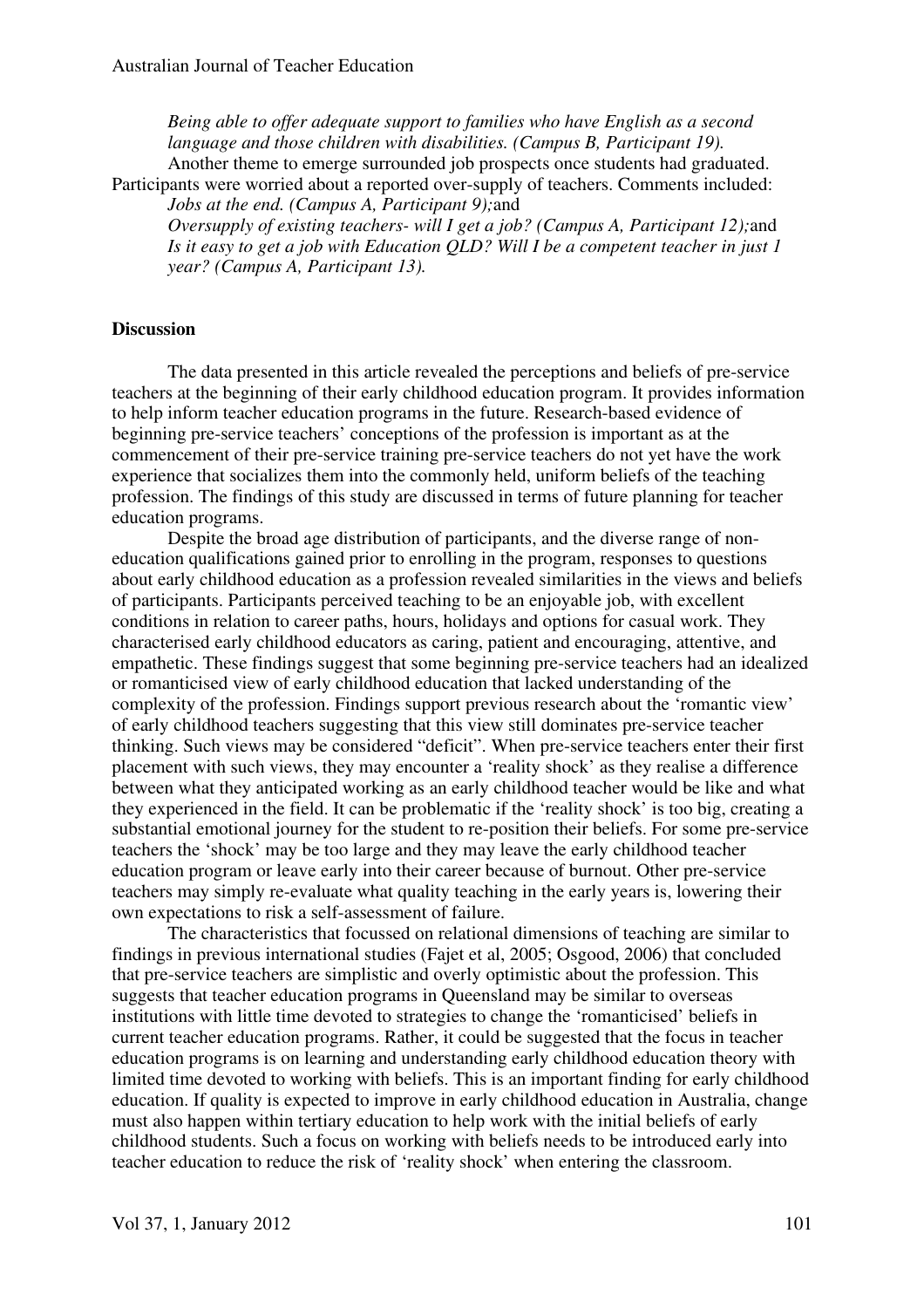# Australian Journal of Teacher Education

Participants in the current study identified pedagogical characteristics that influence student learning and behaviour as well as relational characteristics of effective teachers. Preservice teachers' concerns about supporting children with English as a second language, and children with disabilities (Campus B, participant 19) are demonstrating awareness of the pedagogical dimensions of teaching. The participants from Campus A and Campus B revealed a nuanced understandings of the connections between relationships, pedagogy, and classroom management and are well positioned to develop the capabilities that will enable them to become effective teachers with the support of teacher educators.

# **The Future for Early Childhood Teacher Education**

These findings suggest that as teacher educators, it is important to take account of preservice teacher beliefs and employ strategies to support pre-service teachers to gain understanding of the complex nature of teaching. A focus on working with beliefs is necessary after entry into a teacher education program to allow time for beliefs to be discussed and reassessed. Such strategies will help support the development of personal professional identities of early childhood educators. Ryan and Grieshaber (2005) proposed that teacher-educators provide theoretical toolboxes to enable pre-service teachers to analyse the ways knowledge limits and constrains practice, consider their work with young children from different perspectives, and assist them in creating alternate possibilities. They outline three strategies: situating knowledge, multiple readings, and engaging with images that assist both pre-service teachers and teacher educators to take a different stance to knowledge and how we approach our work with young children. We suggest that, given teaching cannot be reduced to isolated techniques, these theoretical tools provide a way for beginning pre-service teachers to analyse and consider their current beliefs and practices and position them for change. All early years teacher educators must consider such tools in their teaching. As Krieg (2010) suggests, it then enables teacher-educators to work together with classroom teachers and pre-service teachers to develop shared knowledge about teaching through rigorous, systematic inquiry. It positions pre-service teachers as active participants and contributors of new knowledge as well as change agents, thus assisting them to develop personal professional identities. If the quality of early years education is to improve, as teacher educators we need to realise the potential of pre-service teachers as agents of change based on developing current beliefs.

Further research into the beliefs of pre-service teachers is necessary to improve early childhood teacher education programs. This study has shown that 'romanticised views' still dominate in early childhood pre-service teachers. This view must be challenged in teacher education programs to help improve and support future early years teachers. In particular, future research is needed on effective strategies that challenge current beliefs and practices and position beginning pre-service teachers for change whilst maintaining high levels of selfefficacy. Such research needs to address building confidence and developing reflective practice, while making sure that early childhood teachers are also not overly confident to the detriment of their own understanding about their capabilities. According to teacher selfefficacy research, the four sources of efficacy (mastery experience, vicarious experience, verbal persuasion and emotional arousal) will help support the development of positive teacher self-efficacy beliefs (Tschannen-Moran and Woolfolk Hoy, 2001). These sources of efficacy could be potential avenues for research to help challenge 'romanticised views' of early childhood teaching.

#### **Conclusion**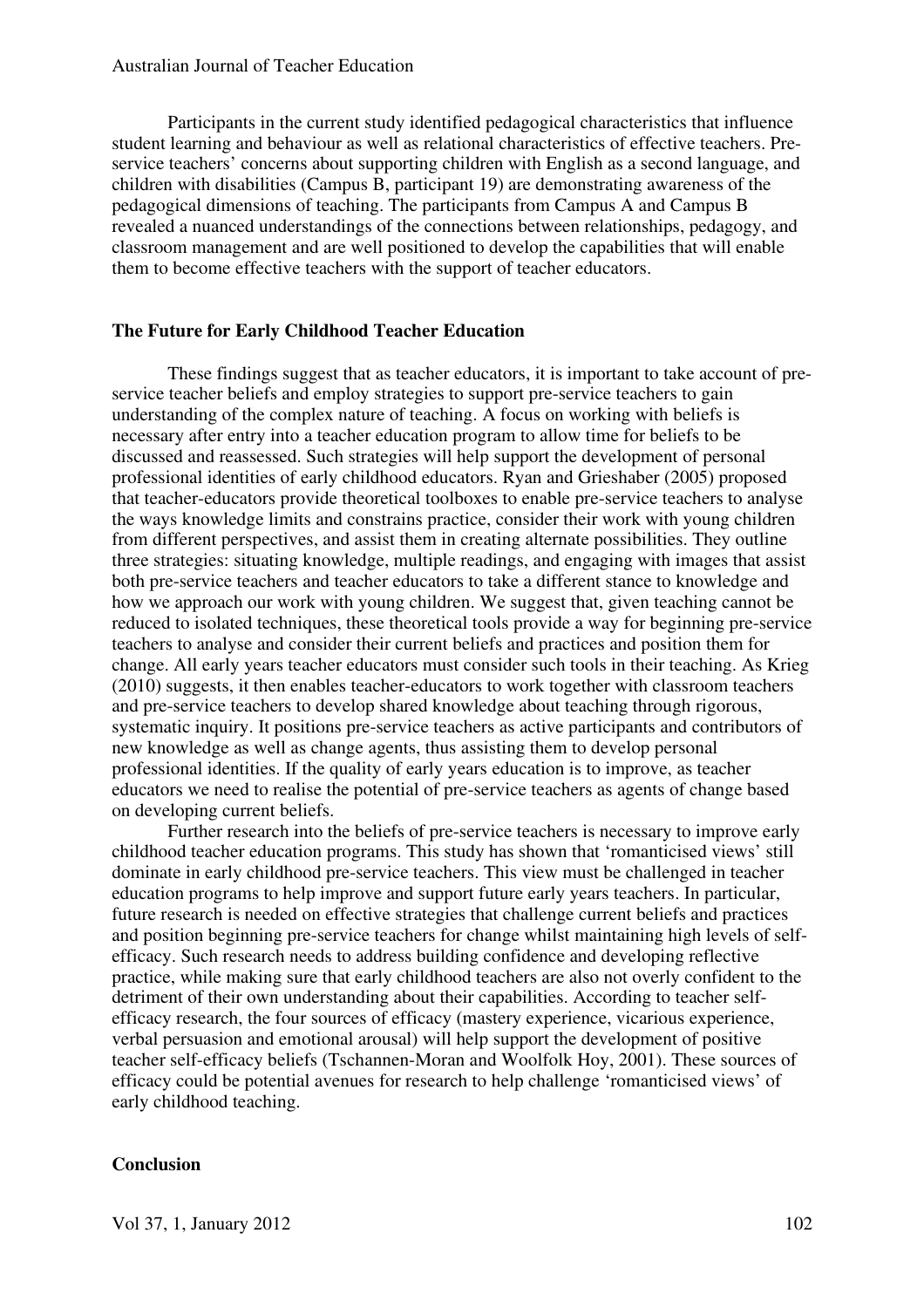The current study provides a snapshot of the beliefs of pre-service early childhood teachers entering university. It does not claim to represent or generalise to the very diverse participants within early childhood education in Queensland or Australia. Rather, it is hoped that insights about the 'romanticised views of teaching' from this group of beginning preservice teachers will be useful in informing effective teaching and learning within early childhood teacher education programs. It suggests that 'romanticised views' continue to dominate early childhood teacher education. For the quality of early childhood education to improve in Australia, early childhood teacher educators must consider working with the initial beliefs of early childhood pre-service teachers to help move away from the culture of a 'romanticised view'. At the institution where the authors work, strategies have been incorporated to spend greater time working with pre-service teacher beliefs.

# **References**

- Aldemir, J. & Sezer, O. (2009). Early childhood education pre-service teachers' images of teacher and beliefs about teaching. *Inonu University Journal of the Faculty of Education,* 10(3),105-122.
- Allinder, R. M. (1994). The relationship between efficacy and the instructional practices of special education teachers and consultants. *Teacher Education and Special Education, 17,* 86-95.
- Bandura, A. (1997). *Self-efficacy: The exercise of control*. New York: Freeman.
- Bandura, A. (2006). Adolescent Development from an Agentic Perspective. In F. Pajares & T. Urdan (Eds.), *Self-efficacy beliefs of Adolescents* (pp.1- 44). Connecticut: Information Age Publishing.
- Bauml, M. (2009). Examining the unexpected sophistication of preservice teachers' beliefs about the relational dimensions of teaching. *Teaching and Teacher Education,* 25, 902–908.
- Caprara, G.V., Barbaranelli, C., Borgogni, L., & Steca, P. (2003). Efficacy beliefs as determinants of teachers' job satisfaction. *Journal of Educational Psychology, 95,* 821-832.
- Cavana, R.Y., Delahaye, B.L., & Sekaran, U. (2001). *Applied business research: Qualitative and quantitative methods.* Brisbane, Queensland: John Wiley and Sons.
- Çelikten, M. (2006). Culture and teacher metaphors used in educational system. *Erciyes University Journal of the Institute of Social Science*, 2, 269-283.
- Charlesworth, R., Hart, C.H., & Burts, D.C. & Hernandez (1991). Kindergarten teachers beliefs and practices. *Early Childhood Development and Care, 70*, 17-35.
- Coladarci, T. (1992). Teachers' sense of efficacy and commitment to teaching. *Journal of Experimental Education, 60,* 323-337.
- Cole, A.L., & Knowles, J.G. (1993). Shattered images: Understanding expectations and realities of field experiences. *Teaching and Teacher Education, 9* (5/6), 457-471.
- Creswell, J. W. (2008),(3rd ed.). *Educational research: Planning, conducting, and evaluating quantitative and qualitative*
- Doolittle, S., Dodds, P., & Placek, J. (1993). Persistence of beliefs about teaching during formal training of physical education teachers. *Journal of Teaching in Physical Education*, 12, 355-364.
- Fajet, W., Bello, M. Leftwich, S. Mesler, J., & Shaver, A. (2005). Preservice teachers' perceptions in beginning education classes. *Teaching and Teacher Education*, 21(6), 717-727.
- Foddy, W. (1993).*Constructing Questions for Interviews and Questionnaires: Theory and Practice in Social Research*, London: Cambridge University Press.

Vol 37, 1, January 2012 103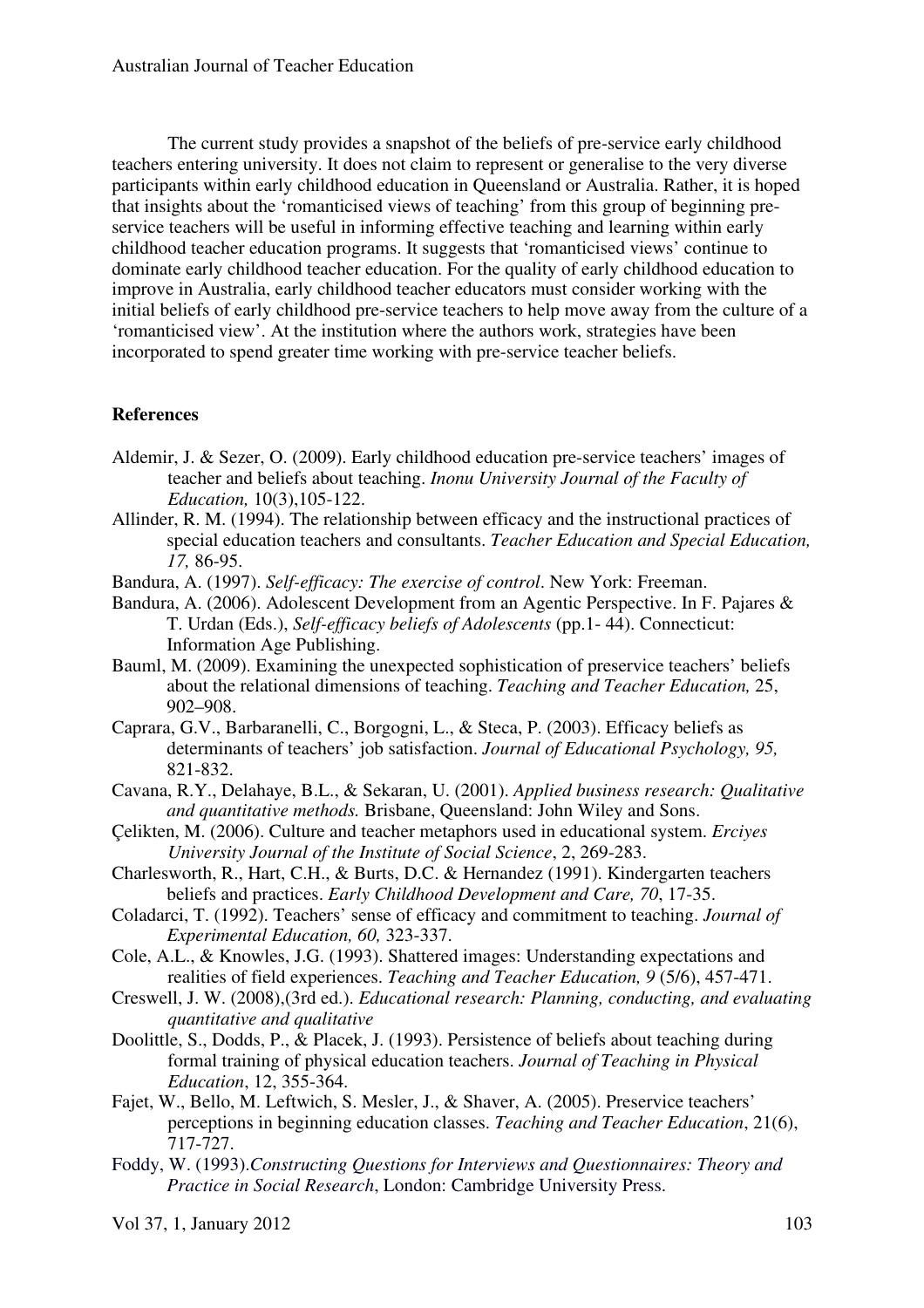- Geoghegan, N., Geoghegan, D. O'Neill, S., & White, R. (2004). *Preservice early childhood teachers' self efficacy, teacher preparedness and facilitating children's learning of concepts in multiple contexts*. Paper presented at the AARE conference, Nov 29 - Dec 2, 2004. Melbourne, Victoria. Retrieved from http://www.aare.edu.au/04pap/geo041041.pdf
- Ghaith, G., & Yaghi, H. (1997). Relationships among experience, teacher efficacy and attitudes towards the implementation of instructional innovation. *Teaching and Teacher Education, 13*(4), 451-458.
- Goldstein, L. & Lake, V. (2000). "Love, love, and more love for children": Exploring preservice teachers' understanding of caring. *Teaching and Teacher Education*, 16(8), 861-872.
- Gordon, C, & Debus, R. (2002). Developing deep learning approaches and personal teaching efficacy within a preservice teacher education context. *British Journal of Educational Psychology,* 72, 483-511.
- Hammerness, K., Darling-Hammond, K., Bransford, J., Berliner, D., Cochran-Smith, M., McDonald, M., & Zeichner, K. (2005). How teachers learn and develop. In L. Darling-Hammond, & J. Bransford (Eds.), *Preparing teachers for a changing world: What teachers should learn and be able to do* (pp. 358-389). San Francisco: Jossey-Bass.
- Holt-Reynolds, D. (1992). Personal history-based beliefs as relevant prior knowledge in course work. *American Educational Research Journal*, 29,325-349.
- Kagan, D. (1992). Professional growth among preservice and beginning teachers. *Review of Educational Research,* 62(3), 33-42.
- Krieg, S. (2010). Professional knowledge that counts in Australian contemporary early childhood education. *Contemporary Issues in Early Childhood*, 11(2), 144-155.
- Krippendorff, K. (2004). *Content analysis: An introduction to its methodology*, 2nd ed. Beverly Hills, CA: Sage.
- Lin, H., Hazareesingh, N., Taylor, J., Gorrell, J., & Carlson, H. (2001). Early childhood and elementary preservice teachers beliefs*. Journal of Early Childhood Teacher Education,* 22(3), 135-150.
- Lortie, D. (1975). *Schoolteacher:A sociological study*. Chicago: The University of Chicago Press.
- Main, S. & Hammond, L. (2008). Best practice or most practiced? Pre-service teachers' beliefs about effective behaviour management strategies and reported self-efficacy. *Australian Journal of Teacher Education*, 33(4), 28-38.
- Miles, M. B. & Huberman, A. M. (1994). *Qualitative data analysis (*2nd ed.). Thousand Oaks, CA: Sage.
- Noble, K. & Macfarlane, K. (2007). Romance or reality?: Examining burnout in early childhood teachers. *Australian Journal of Early Childhood*, 30(3) 53-58.
- Osgood, J. (2006). Deconstructing professionalism in early childhood education: Resisting the regulatory gaze. *Contemporary Issues in Early Childhood*, 7(1), 5-14.
- Ozgun-Koca, S., & Sen, A. (2006). The beliefs and perceptions of pre-service teachers enrolled in a subject-area dominant teacher education program about "effective education." *Teaching and Teacher Education, 22*, 946 – 960.
- Ryan, S. & Grieshaber, S. (2005). Shifting from developmental to postmodern practices in early childhood teacher education. *Journal of Teacher Education*, 56(1), 34-45.
- Shulman, L. (1986). Those who understand: Knowledge growth in teaching. *Educational Researcher,* 15(2), 4-14.
- Skamp, K. (1995). Student teachers' conceptions of how to recognise a "good" primary science teacher: Does two years ina teacher education program make a difference? *Research in Science Education*, 25(4), 395-429.